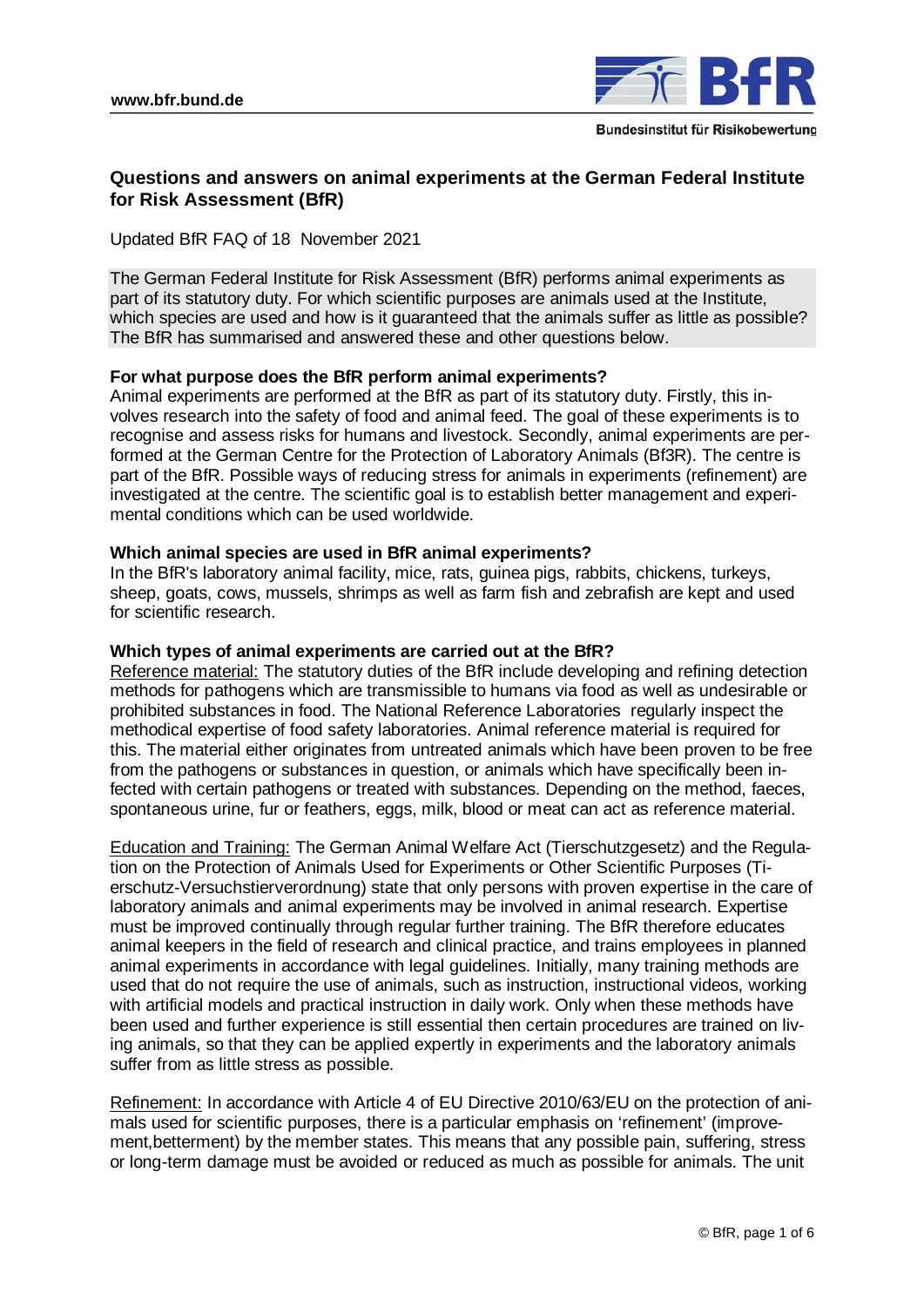

"Laboratory Animal Science" and the animal husbandry staff at the BfR are conducting research on how these parameters can be determined and reduced in an objective manner. The overall goal is to establish better management and experimental conditions.

Food and animal feed safety: As part of its legal duties, the BfR carries out animal experiments to assess the safety and possible contaminations of food of animal origin.

## **How many animals have been used in animal experiments at the BfR in recent years?**

133 animals were used in experiments at the BfR in 2018. 180 animals were used in 2019. In 2020, the number of experimental animals comprised 269 animals.

## **How many animals have been approved for or reported by the BfR for animal experiments in 2021?**

According to the old version of the Animal Welfare Act (TierSchG), animal experiments were divided into those requiring approval and those requiring notification (Section 8a in conjunction with Section 8 TierSchG o.v. (old version)). Animal experiments that were not subject to a licensing requirement, but only to a notification requirement, were, for example, those that are required by law, such as for the approval of pharmaceuticals and animal feed. The assessment procedure implemented by the competent authorities was simplified for animal experiments which required notification compared to the procedure for animal experiments that require a license. As of the revisions to TierSchG of June 18, 2021, the notification procedure does not exist in this form anymore, but animal experiments that were already in progress have not yet been affected by this change. Therefore, the animals used at the BfR this year (2021) are still divided into animals that are used in experiments requiring approval and animals that are used in experiments that are subject to notification.

Experiments requiring approval: In 2021 (as of July 15, 2021) the competent authority for Berlin approved the use of 28 fattening pigs, 17 dairy cows, 136 mice and 6 rats.

Experiments requiring notification: For the five-year period 2018-2023, the BfR gave notice of a maximum of 75 sheep, 15 goats, 25 cows and 60 turkeys as blood donors for the production of specific growing media in the laboratory. Of these, 23 sheep have been used in experiments so far in 2021. As part of the obligations of the National Reference Laboratories (NRL) for strain maintenance and the production of reference material for interlaboratory tests, three guinea pigs and two domestic pigs were reported, as well as 12 rabbits for immunization and the collection of diagnostic immune serum.

### **Are animals that are not used in animal experiments kept at the BfR?**

In addition to the animals mentioned above, animals are also kept at the BfR that are currently not used in animal experiments and may, for example, be kept for breeding or to be used in notified experimental projects when required. Currently (as of July 15, 2021), this comprises 13 goats, 21 cows, 6 turkeys and 600 fish. The latter are used for scientific research on refinement that does not require approval or notification.

### **What is the 3Rs principle?**

The 3Rs principle was published in 1959 by the British scientists William Russell and Rex Burch and is anchored in the European Directive 2010/63/EU for the protection of animals used for scientific purposes, which was passed in 2010. The aim of the **3R** principle is to avoid animal experiments completely (**R**eplacement) and to limit the number of animals (**R**eduction) and their suffering (**R**efinement) in experiments to the absolute minimum. All persons and institutions that conduct animal experiments are legally obliged to act according to this principle.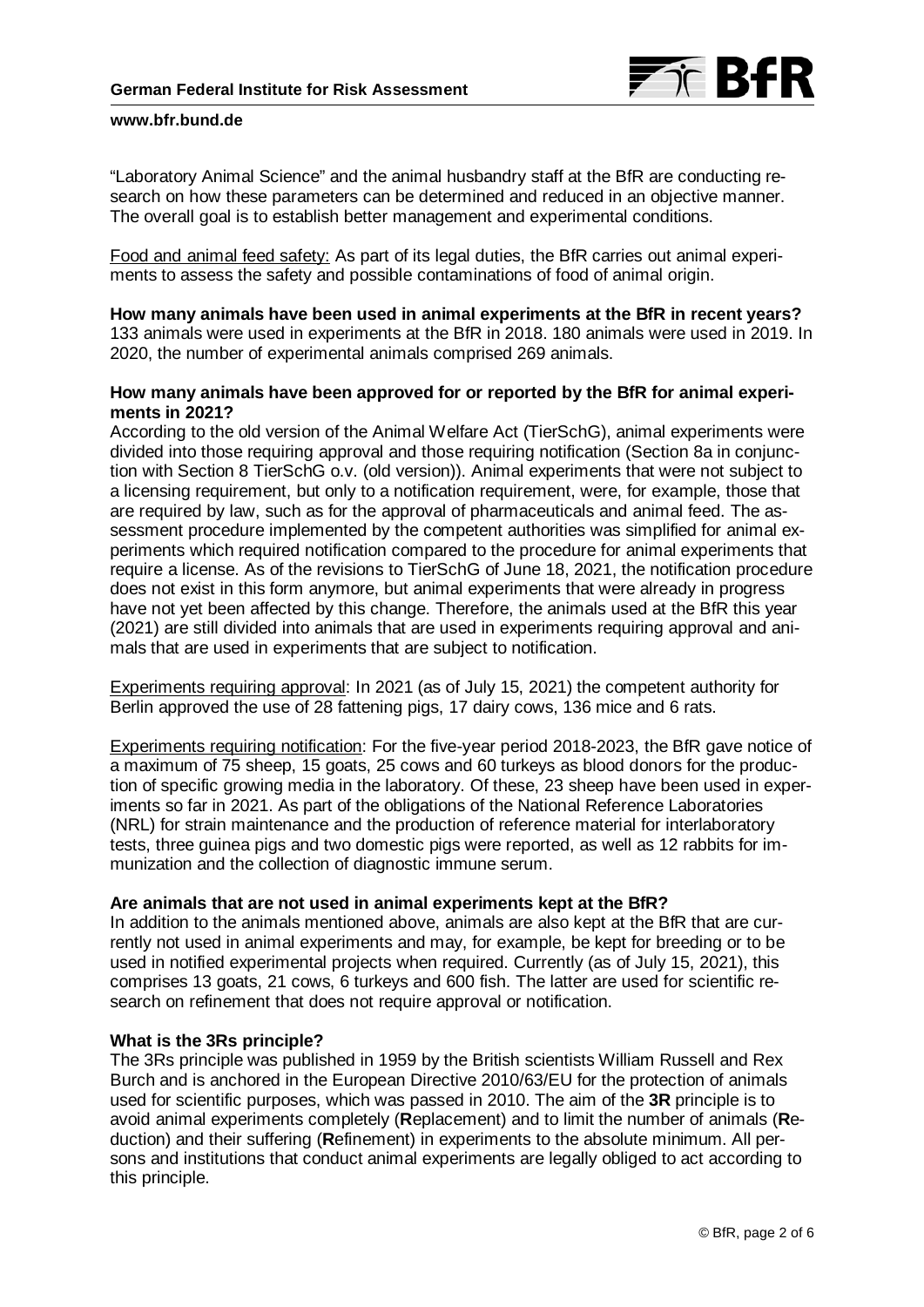

Further information on the 3Rs principle can be found on the website of the German Centre for the Protection of Laboratory Animals at the BfR (Bf3R).

## <http://www.bf3r.de/>

### **What research is the BfR conducting to replace animal experiments?**

Various research projects are continuously being planned and carried out at the BfR to replace animal experiments. Some examples are shown below. The list does not claim to be complete.

Cell and tissue culture methods are being developed at the BfR in order to completely replace an experimental method in which animals are used with an alternative method. They are intended to lay the foundation for the creation of new, animal-free alternative methods for basic research and toxicological assessment.

Research projects for basic biomedical research include, e.g.

- Bone-on-a-chip / organ-on-a-chip systems
- Development of an *in vitro* implantation model (MIVI)
- A search engine for alternatives to animal testing (SMAFIRA)

Research projects for toxicological risk assessment

- Development of an alternative method for testing the cancer-causing potential of hormone-active substances
- Alternative methods to animal experiments for detecting hormone-active effects *in vitro*
- Influence of circadian regulatory systems on *in vitro* test methods
- Toxicological *in vitro* studies on the combined effect of fungicides
- Computational toxicology: Role and importance of novel methodological approaches in health risk assessment
- Establishing Integrated Approaches to Testing and Assessment (IATAs) to support nanomaterial groups
- Prediction of the sensitising potential of chemicals and products *in vitro* in the human system as a substitute for animal experiments
- Development of "tattooed" 3D skin models
- *In silico* methods for predicting adverse health properties of pesticides

Further information on the 3Rs principle can be found on the website of the German Centre for the Protection of Laboratory Animals at the BfR (Bf3R).

## <http://www.bf3r.de/>

## **What research is the BfR conducting to reduce the use of laboratory animals?**

Various research projects are continuously being planned and carried out at the BfR to reduce the use of animals in experiments. Some examples are given below. The list does not claim to be complete.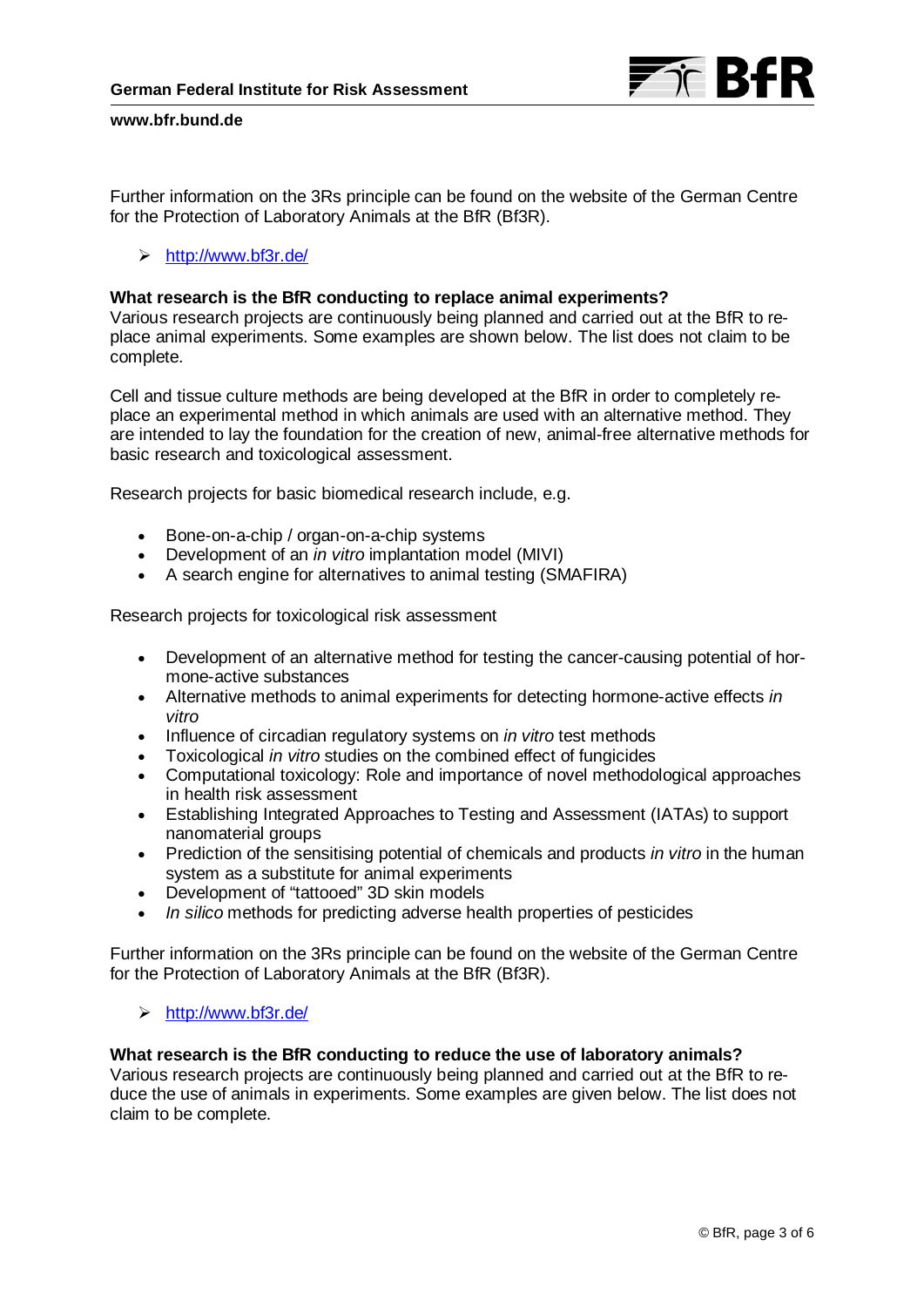

In order to identify the extent to which the number of laboratory animals used in research can be reduced, the BfR's research includes, for example, new statistical and bioinformatic analysis models. They are intended to be used to draw conclusions as to which methodological and institutional changes in research and the publication process might contribute to a reduction in animal experiments. At the same time, the BfR applies novel biometric approaches to make the statistical planning of experiments more efficient, both with and without the use of laboratory animals. In the case of planned research projects featuring laboratory animals, the number of animals required should be reduced to the basic minimum.

Further information on the projects can be found on the website of the German Centre for the Protection of Laboratory Animals at the BfR (Bf3R).

<http://www.bf3r.de/>

## **What research is the BfR conducting to reduce the pain and suffering of laboratory animals?**

Various research projects are continuously being planned and carried out at the BfR to reduce the pain and suffering of laboratory animals. Some examples are shown below. The list does not claim to be complete.

Measures to reduce stress and improve well-being are being investigated in order to reduce pain, suffering or stress in laboratory animals and thereby, simultaneously, increasing the quality of experimental results. In addition, assessment criteria for determining the degree of pain or suffering are being developed. Examples of previous research projects include:

- Improvement of the housing conditions for laboratory animals
- Development of choice experiments to determine the needs of the laboratory animals from their point of view
- Influence of chronic monotony and boredom on psycho-emotional behaviour and cognition in laboratory animals
- Automated detection of stress based on facial features
- "Animal personality" personality traits and their influence on experimental results and their reproducibility
- Pain perception in fish (using the [zebrafish](https://de.wikipedia.org/wiki/Zebrab%C3%A4rbling) model organism)
- Methodology and effectiveness of training measures for laboratory animals

Further information on the 3Rs principle can be found on the website of the German Centre for the Protection of Laboratory Animals at the BfR (Bf3R).

### [http://www.bf3r.de](http://www.bf3r.de/)

### **Who authorises animal experiments at the BfR?**

The State Office for Health and Social Affairs (LAGeSo) is responsible for assessing and authorising animal experiments in the German federal state ("Land") of Berlin. Each animal experiment planned at the BfR contains a written application which is submitted to the LAGeSo. Each experimental project is extensively discussed and planned internally within the BfR with animal welfare officers and other experts beforehand. We strictly adhere to the 3Rs principle in this regard: First, checks are performed to see whether the goal of the experiment can also be achieved with methods not involving animal experiments ('replace'). If this is not the case, the number of animals to be used is selected in order to ensure that as few animals as possi-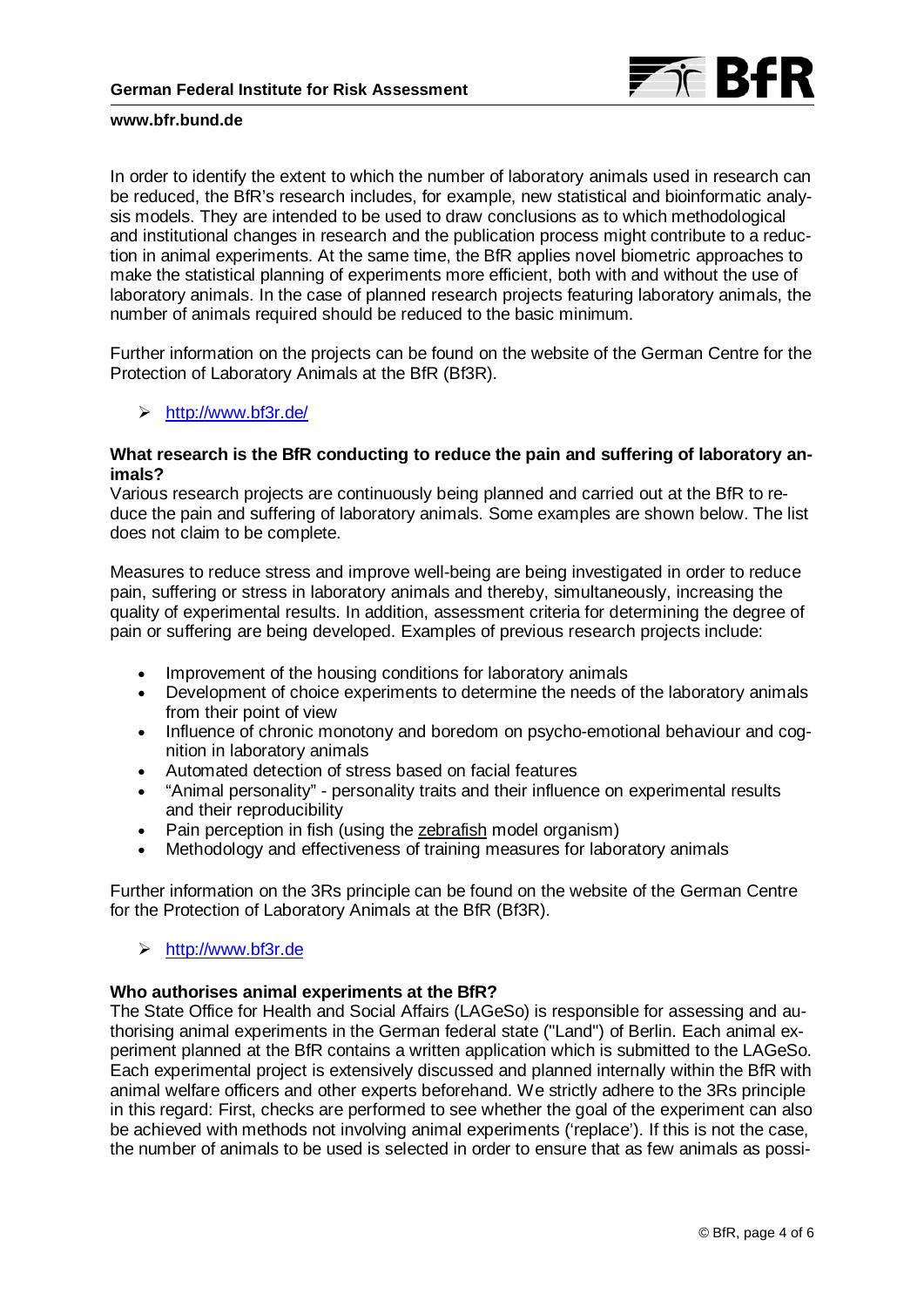

ble are used ('reduce'). This is achieved by means of careful statistical calculation while planning animal experiments. Care is also taken to ensure that the experimental conditions are designed in a way that reduces pain, suffering and harm to the lowest possible level ('refine'). Examples of this include the continued improvement of animal housing conditions, the organisation of their surroundings and the handling of the animals. Training laboratory animals for certain measures reduces stress and burden. If painful procedures are performed, the appropriate painkillers are administered.

Experiments may only be performed by people with the appropriate training who are named in the application. The LAGeSo checks that the application documents are complete and comprehensible, advised by an independent animal experimentation committee. All questions arising about the experimental procedure are answered in a written form and revised by the LAGeSo. When all questions have been sufficiently answered, an authorisation can be issued for this proposed experiment for a maximum of five years.

## **Who is responsible for ensuring that animal experiments at the BfR are performed appropriately?**

The competent authorities are responsible for monitoring animal experiments; in the case of Berlin, it is the State Office for Health and Social Affairs (LAGeSo). The LAGeSo monitors experiments with announced or unheralded visits. All animal experiments are accompanied internally by the BfR animal welfare officers. In addition to being veterinarians, they also possess a specific qualification in the field of laboratory animal science. Performing experiments properly is in the interest of all parties involved in the experiment and is documented accordingly.

## **Where do the animals in the BfR animal experiments come from?**

Some animal species are specifically bred at the BfR for in-house experiments. Other animals are purchased from specialist laboratory animal breeders or selected agricultural enterprises, in accordance with legal guidelines.

### **How does the BfR ensure that the suffering of animals is kept as low as possible?**

Applications for animal experiments define the unavoidable maximum degree of distress for the animals. This specifies all measures for keeping pain and stress as low as possible. These include suitable painkillers, as well as sufficient rest periods and an environment designed to be animal-friendly (including factors such as suitable toys or lighting conditions). The German Animal Welfare Act stipulates that animals must be constantly monitored during animal experiments. The animals are therefore systematically and regularly monitored for signs of distress. If a defined stress limit is reached, the experiment is stopped for the affected animal. Monitoring of the signs and the limit above which the animal must be excluded from the experiment is authorised beforehand by the competent authority who also checks for compliance. All parties involved in animal experiments are obliged to frequently make use of veterinary medicine and care measures for improving the welfare of the animals and reducing stress wherever possible.

### **What happens to the animals after the experiment?**

What happens to the animals after the experiment essentially depends on the type of experiment. For some experimental purposes, the animal must be slaughtered or killed in accordance with the Animal Welfare Act, so that further investigations can be performed on its organs. If it is possible for the animals to survive without impairment of their well-being and any hazard to humans, other animals and the environment, they either remain at the BfR or attempts are made to place them in experienced private homes.